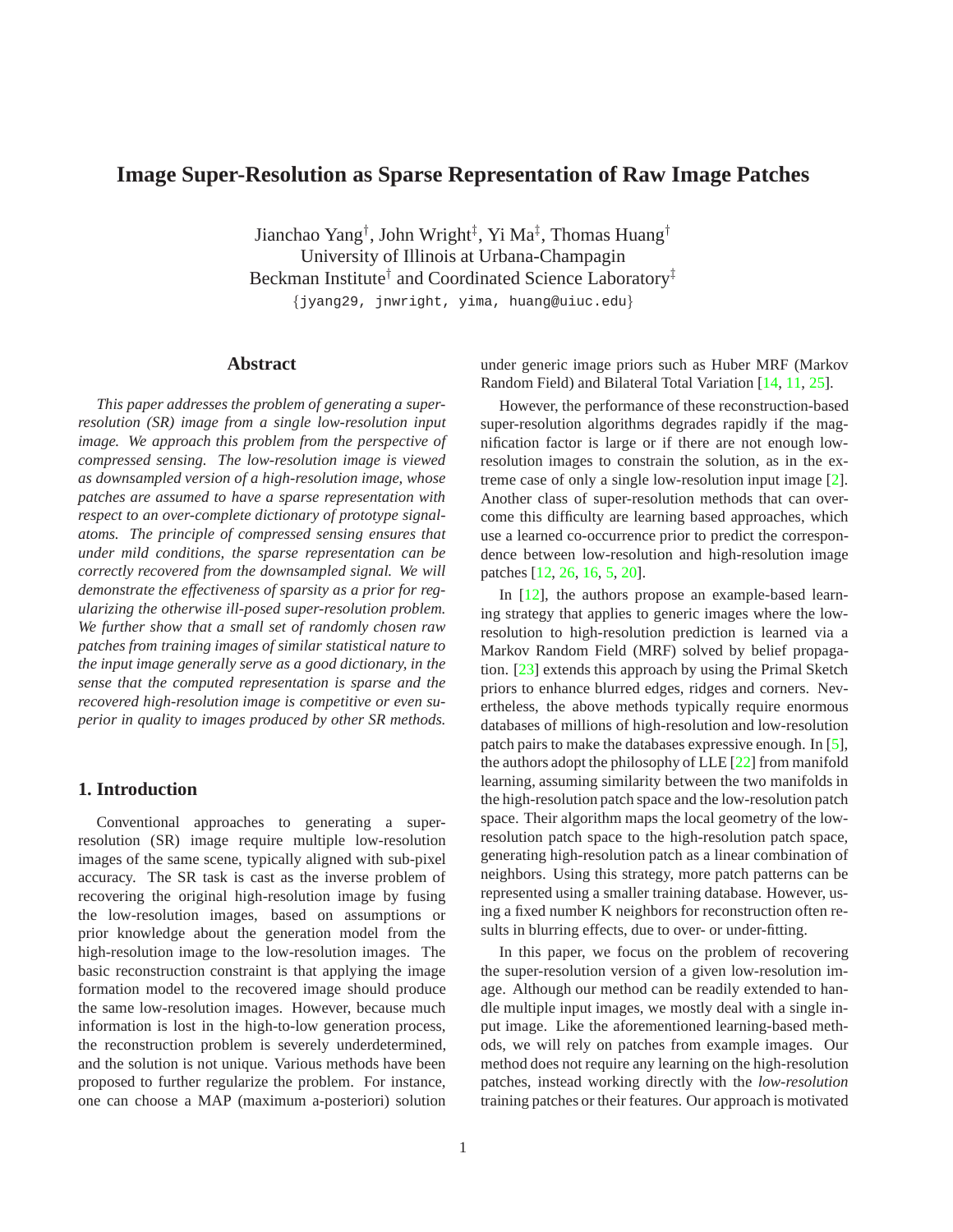<span id="page-1-5"></span>

<span id="page-1-0"></span>Figure 1. Reconstruction of a raccoon face with magnification factor 2. Left: result by our method. Right: the original image. There is little noticeable difference.

by recent results in sparse signal representation, which ensure that linear relationships among high-resolution signals can be precisely recovered from their low-dimensional projections [\[3,](#page-7-11) [9\]](#page-7-12).

To be more precise, let  $\mathbf{D} \in \mathbb{R}^{n \times K}$  be an overcomplete dictionary of  $K$  prototype signal-atoms, and suppose a signal  $x \in \mathbb{R}^n$  can be represented as a sparse linear combination of these atoms. That is, the signal vector  $x$  can be written as  $x = D\alpha_0$  where  $\alpha_0 \in \mathbb{R}^K$  is a vector with very few  $(\ll K)$  nonzero entries. In practice, we might observe only a small set of measurements  $y$  of  $x$ :

$$
y \doteq Lx = LD\alpha_0,\tag{1}
$$

where  $L \in \mathbb{R}^{k \times n}$  with  $k < n$ . In the super-resolution context,  $x$  is a high-resolution image (patch), while  $y$  is its low-resolution version (or features extracted from it). If the dictionary D is overcomplete, the equation  $x = D\alpha$  is underdetermined for the unknown coefficients  $\alpha$ . The equation  $y = L\mathbf{D}\alpha$  is even more dramatically underdetermined. Nevertheless, under mild conditions, the sparsest solution  $\alpha_0$  to this equation is unique. Furthermore, if D satisfies an appropriate near-isometry condition, then for a wide variety of matrices L, any sufficiently sparse linear representation of a high-resolution image  $x$  in terms of the  $D$  can be recovered (almost) perfectly from the low-resolution image [\[9,](#page-7-12) [21\]](#page-7-13). Figure [1](#page-1-0) shows an example that demonstrates the capabilities of our method derived from this principle. Even for this complicated texture, sparse representation recovers a visually appealing reconstruction of the original signal.

Recently sparse representation has been applied to many other related inverse problems in image processing, such as compression, denoising  $[10]$ , and restoration  $[17]$ , often improving on the state-of-the-art. For example in [\[10\]](#page-7-14), the authors use the K-SVD algorithm [\[1\]](#page-7-16) to learn an overcomplete dictionary from natural image patches and successfully apply it to the image denoising problem. In our setting, we do not directly compute the sparse representation of the high-resolution patch. Instead, we will work with two coupled dictionaries,  $D_{\hbar}$  for high-resolution patches, and  $D_{\ell} = LD_{\hbar}$  for low-resolution patches. The sparse representation of a low-resolution patch in terms of  $D_{\ell}$  will be

directly used to recover the corresponding high-resolution patch from  $D_{\hbar}$ . We obtain a locally consistent solution by allowing patches to overlap and demanding that the reconstructed high-resolution patches agree on the overlapped areas. Finally, we apply global optimization to eliminate the reconstruction errors in the recovered high-resolution image from local sparse representation, suppressing noise and ensuring consistency with the low-resolution input.

Compared to the aforementioned learning-based methods, our algorithm requires a much smaller database. The online recovery of the sparse representation uses the lowresolution dictionary only – the high-resolution dictionary is used only to calculate the final high-resolution image. The computation, mainly based on linear programming, is reasonably efficient and scalable. In addition, the computed sparse representation adaptively selects the most relevant patches in the dictionary to best represent each patch of the given low-resolution image. This leads to superior performance, both qualitatively and quantitatively, compared to methods [\[5\]](#page-7-7) that use a fixed number of nearest neighbors, generating sharper edges and clearer textures.

The remainder of this paper is organized as follows. Section [2](#page-1-1) details our formulation and solution to the image super-resolution problem based on sparse representation. In Section [3,](#page-3-0) we discuss how to prepare a dictionary from sample images and what features to use. Various experimental results in Section [4](#page-4-0) demonstrate the efficacy of sparsity as a prior for image super-resolution.

#### <span id="page-1-1"></span>**2. Super-resolution from Sparsity**

The single-image super-resolution problem asks: given a low-resolution image  $Y$ , recover a higher-resolution image  $X$  of the same scene. The fundamental constraint is that the recovered  $X$  should be consistent with the input,  $Y$ :

**Reconstruction constraint.** The observed low-resolution image  $Y$  is a blurred and downsampled version of the solution X:  $Y = DHX$  (2)

$$
Y = DHX \tag{2}
$$

<span id="page-1-4"></span>Here,  $H$  represents a blurring filter, and  $D$  the downsampling operator.

Super-resolution remains extremely ill-posed, since for a given low-resolution input  $Y$ , infinitely many highresolution images  $X$  satisfy the above reconstruction constraint. We regularize the problem via the following prior on small patches  $x$  of  $X$ :

**Sparse representation prior.** The patches  $x$  of the highresolution image  $X$  can be represented as a sparse linear combination in a dictionary  $D_{\hbar}$  of high-resolution patches sampled from training images:<sup>[1](#page-1-2)</sup>

 $\boldsymbol{x} \approx \boldsymbol{D}_{\hbar} \boldsymbol{\alpha}$  for some  $\boldsymbol{\alpha} \in \mathbb{R}^K$  with  $\|\boldsymbol{\alpha}\|_0 \ll K$ . (3)

<span id="page-1-3"></span><span id="page-1-2"></span> $1$ Similar mechanisms – sparse coding with an overcomplete dictionary – are also believed to be employed by the human visual system [\[19\]](#page-7-17).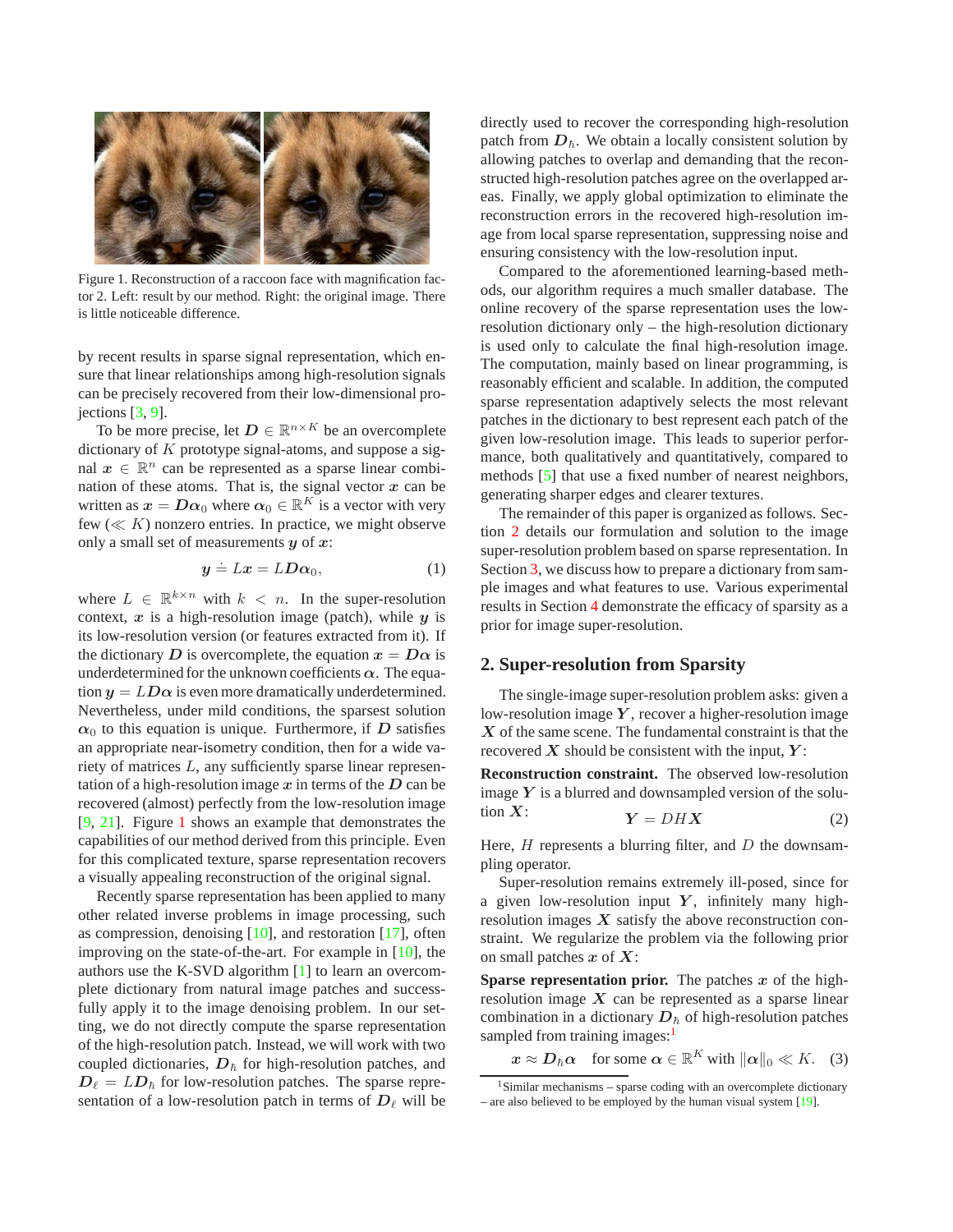<span id="page-2-7"></span>To address the super-resolution problem using the sparse representation prior, we divide the problem into two steps. First, using the sparse prior  $(3)$ , we find the sparse representation for each local patch, respecting spatial compatibility between neighbors. Next, using the result from this local sparse representation, we further regularize and refine the entire image using the reconstruction constraint [\(2\)](#page-1-4). In this strategy, a local model from the sparse prior is used to recover lost high-frequency for local details. The global model from the reconstruction constraint is then applied to remove possible artifacts from the first step and make the image more consistent and natural.

#### **2.1. Local Model from Sparse Representation**

As in the patch-based methods mentioned previously, we try to infer the high-resolution patch for each lowresolution patch from the input. For this local model, we have two dictionaries  $D_{\ell}$  and  $D_{\hbar}$ :  $D_{\hbar}$  is composed of highresolution patches and  $D_{\ell}$  is composed of corresponding low-resolution patches. We subtract the mean pixel value for each patch, so that the dictionary represents image textures rather than absolute intensities.

For each input low-resolution patch  $y$ , we find a sparse representation with respect to  $D_{\ell}$ . The corresponding highresolution patches  $D_{\hbar}$  will be combined according to these coefficients to generate the output high-resolution patch  $x$ . The problem of finding the sparsest representation of  $y$  can be formulated as:

$$
\min \|\boldsymbol{\alpha}\|_0 \quad \text{s.t.} \quad \|F\boldsymbol{D}_\ell \boldsymbol{\alpha} - F\boldsymbol{y}\|_2^2 \le \epsilon, \tag{4}
$$

<span id="page-2-0"></span>where  $F$  is a (linear) feature extraction operator. The main role of  $F$  in [\(4\)](#page-2-0) is to provide a perceptually meaningful con-straint<sup>[2](#page-2-1)</sup> on how closely the coefficients  $\alpha$  must approximate  $y$ . We will discuss the choice of  $F$  in Section [3.](#page-3-0)

Although the optimization problem [\(4\)](#page-2-0) is NP-hard in general, recent results [\[7,](#page-7-18) [8\]](#page-7-19) indicate that as long as the desired coefficients  $\alpha$  are sufficiently sparse, they can be efficiently recovered by instead minimizing the  $\ell^1$ -norm, as follows:

$$
\min \|\boldsymbol{\alpha}\|_1 \quad \text{s.t.} \quad \|F\boldsymbol{D}_{\ell}\boldsymbol{\alpha} - F\boldsymbol{y}\|_2^2 \le \epsilon. \tag{5}
$$

<span id="page-2-4"></span><span id="page-2-2"></span>Lagrange multipliers offer an equivalent formulation

$$
\min \lambda \|\boldsymbol{\alpha}\|_1 + \frac{1}{2} \|FD_\ell \boldsymbol{\alpha} - F\boldsymbol{y}\|_2^2, \tag{6}
$$

where the parameter  $\lambda$  balances sparsity of the solution and fidelity of the approximation to  $y$ . Notice that this is essentially a linear regression regularized with  $\ell^1$ -norm on the coefficients, known in statistical literature as the Lasso [\[24\]](#page-7-20).

Solving [\(6\)](#page-2-2) individually for each patch does not guarantee compatibility between adjacent patches. We enforce compatibility between adjacent patches using a one-pass algorithm similar to that of  $[13]$ .<sup>[3](#page-2-3)</sup> The patches are processed in raster-scan order in the image, from left to right and top to bottom. We modify  $(5)$  so that the superresolution reconstruction  $D_{\hbar} \alpha$  of patch y is constrained to closely agree with the previously computed adjacent highresolution patches. The resulting optimization problem is

$$
\min \|\boldsymbol{\alpha}\|_1 \quad \text{s.t.} \quad \|FD_{\ell}\boldsymbol{\alpha} - F\boldsymbol{y}\|_2^2 \le \epsilon_1
$$
\n
$$
\|PD_{\hbar}\boldsymbol{\alpha} - \boldsymbol{w}\|_2^2 \le \epsilon_2,\tag{7}
$$

<span id="page-2-5"></span>where the matrix  $P$  extracts the region of overlap between current target patch and previously reconstructed high-resolution image, and  $w$  contains the values of the previously reconstructed high-resolution image on the overlap. The constrained optimization [\(7\)](#page-2-5) can be similarly reformulated as:

$$
\min \ \lambda \|\boldsymbol{\alpha}\|_1 + \tfrac{1}{2} \|\tilde{\boldsymbol{D}}\boldsymbol{\alpha} - \tilde{\boldsymbol{y}}\|_2^2,\tag{8}
$$

<span id="page-2-6"></span>where  $\tilde{D} = \begin{bmatrix} FD_{\ell} \\ 2DD \end{bmatrix}$  $\beta P\bm{D}_\hbar$ and  $\tilde{y} = \begin{bmatrix} Fy \\ g_{\alpha\beta} \end{bmatrix}$  $\beta\bm{w}$ . The parameter  $\beta$ controls the tradeoff between matching the low-resolution

input and finding a high-resolution patch that is compatible with its neighbors. In all our experiments, we simply set  $\beta = 1$ . Given the optimal solution  $\alpha^*$  to [\(8\)](#page-2-6), the highresolution patch can be reconstructed as  $x = D_{\hbar} \alpha^*$ .

### **2.2. Enforcing Global Reconstruction Constraint**

Notice that  $(5)$  and  $(7)$  do not demand exact equality between the low-resolution patch  $y$  and its reconstruction  $D_{\ell}\alpha$ . Because of this, and also because of noise, the high-resolution image  $X_0$  produced by the sparse representation approach of the previous section may not satisfy the reconstruction constraint  $(2)$  exactly. We eliminate this discrepency by projecting  $X_0$  onto the solution space of  $DHX = Y$ , computing

$$
\mathbf{X}^* = \arg\min_{\mathbf{X}} \|\mathbf{X} - \mathbf{X}_0\| \quad \text{s.t.} \quad DH\mathbf{X} = \mathbf{Y}. \tag{9}
$$

The solution to this optimization problem can be efficiently computed using the back-projection method, originally developed in computer tomography and applied to superresolution in [\[15,](#page-7-22) [4\]](#page-7-23). The update equation for this iterative method is

$$
\mathbf{X}_{t+1} = \mathbf{X}_t + ((\mathbf{Y} - DH\mathbf{X}_t) \uparrow s) * p, \qquad (10)
$$

where  $X_t$  is the estimate of the high-resolution image after the t-th iteration, p is a "backprojection" filter, and  $\uparrow$  s denotes upsampling by a factor of s.

<span id="page-2-1"></span><sup>&</sup>lt;sup>2</sup>Traditionally, one would seek the sparsest  $\alpha$  s.t.  $\|\mathbf{D}_{\ell}\alpha - \mathbf{y}\|_2 \leq \epsilon$ . For super-resolution, it is more appropriate to replace this 2-norm with a quadratic norm  $\|\cdot\|_{F^TF}$  that penalizes visually salient high-frequency errors.

<span id="page-2-3"></span><sup>3</sup>There are different ways to enforce compatibility. In [\[5\]](#page-7-7), the values in the overlapped regions are simply averaged, which will result in blurring effects. The one-pass algorithm [\[13\]](#page-7-21) is shown to work almost as well as the use of a full MRF model [\[12\]](#page-7-4).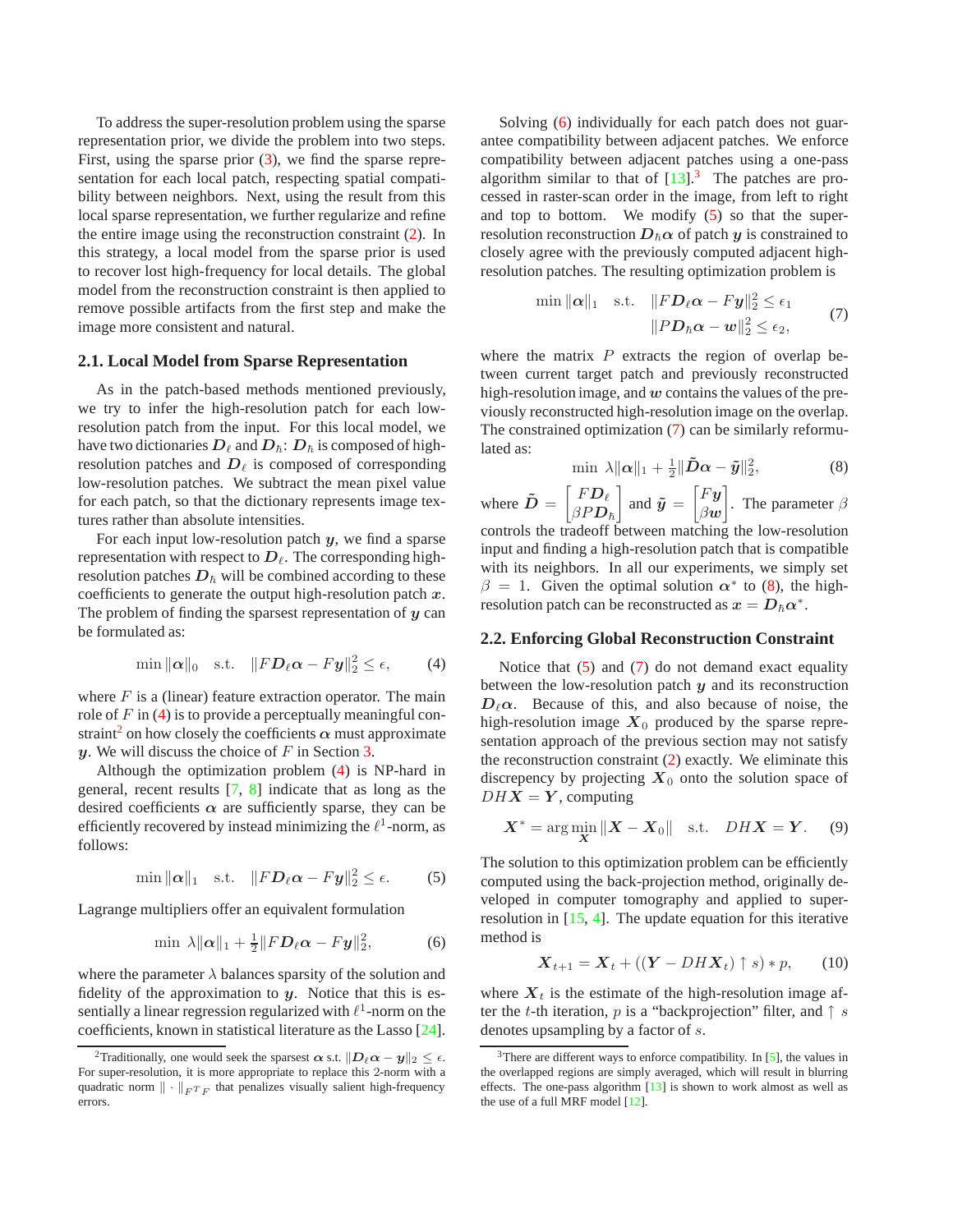<span id="page-3-4"></span>**Algorithm 1** (Super-resolution via Sparse Representation).

- 1: **Input:** training dictionaries  $D_h$  and  $D_\ell$ , a lowresolution image  $Y$ .
- 2: **for** each  $3 \times 3$  patch y of Y, taken starting from the upper-left corner with 1 pixel overlap in each direction,
	- Solve the optimization problem with  $\tilde{D}$  and  $\tilde{y}$  de-fined in [\(8\)](#page-2-6): min  $\lambda ||\alpha||_1 + \frac{1}{2} ||\tilde{D}\alpha - \tilde{y}||_2^2$ .
	- Generate the high-resolution patch  $x = D_{\hbar} \alpha^*$ . Put the patch  $x$  into a high-resolution image  $X_0$ .
- 3: **end**
- 4: Using back-projection, find the closest image to  $X_0$ which satisfies the reconstruction constraint:

 $\boldsymbol{X}^* = \arg\min_{\boldsymbol{X}} \|\boldsymbol{X} - \boldsymbol{X}_0\| \quad \text{s.t.} \quad DH\boldsymbol{X} = \boldsymbol{Y}.$ 

<span id="page-3-1"></span>5: **Output:** super-resolution image  $X^*$ .

We take result  $X^*$  from backprojection as our final estimate of the high-resolution image. This image is as close as possible to the initial super-resolution  $X_0$  given by sparsity, while satisfying the reconstruction constraint. The entire super-resolution process is summarized as Algorithm [1.](#page-3-1)

#### **2.3. Global Optimization Interpretation**

The simple SR algorithm outlined above can be viewed as a special case of a general sparse representation framework for inverse problems in image processing. Related ideas have been profitably applied in image compression, denoising  $[10]$ , and restoration  $[17]$ . These connections provide context for understanding our work, and also suggest means of further improving the performance, at the cost of increased computational complexity.

Given sufficient computational resources, one could in principle solve for the coefficients associated with all patches *simultaneously*. Moreover, the entire highresolution image  $X$  itself can be treated as a variable. Rather than demanding that  $X$  be perfectly reproduced by the sparse coefficients  $\alpha$ , we can penalize the difference between  $X$  and the high-resolution image given by these coefficients, allowing solutions that are not perfectly sparse, but better satisfy the reconstruction constraints. This leads to a large optimization problem:

$$
\mathbf{X}^* = \arg\min_{\mathbf{X}, \{\alpha_{ij}\}} \left\{ ||DH\mathbf{X} - \mathbf{Y}||_2^2 + \eta \sum_{i,j} ||\alpha_{ij}||_0 \right. \\ \left. + \gamma \sum_{i,j} ||D_h \alpha_{ij} - P_{ij} \mathbf{X}||_2^2 + \tau \rho(\mathbf{X}) \right\}.
$$
 (11)

<span id="page-3-2"></span>Here,  $\alpha_{ij}$  denotes the representation coefficients for the  $(i, j)$ <sub>th</sub> patch of X, and  $P_{ij}$  is a projection matrix that selects the  $(i, j)$ <sub>th</sub> patch from **X**.  $\rho$ (**X**) is a penalty function that encodes prior knowledge about the high-resolution image. This function may depend on the image category, or may take the form of a generic regularization term (e.g., Huber MRF, Total Variation, Bilateral Total Variation).

Algorithm [1](#page-3-1) can be interpreted as a computationally efficient approximation to  $(11)$ . The sparse representation step recovers the coefficients  $\alpha$  by approximately minimizing the sum of the second and third terms of  $(11)$ . The sparsity term  $\|\alpha_{ij}\|_0$  is relaxed to  $\|\alpha_{ij}\|_1$ , while the high-resolution fidelity term  $||D_h\alpha_{ij} - P_{ij}X||_2$  is approximated by its lowresolution version  $||FD_{\ell}\alpha_{ij} - F\boldsymbol{y}_{ij}||_2$ .

Notice, that if the sparse coefficients  $\alpha$  are fixed, the third term of [\(11\)](#page-3-2) essentially penalizes the difference between the super-resolution image  $X$  and the reconstruction given by the coefficients:  $\sum_{i,j} \|D_h \alpha_{ij} - P_{ij} X\|_2^2 \approx$  $||X_0 - X||_2^2$ . Hence, for small  $\gamma$ , the back-projection step of Algorithm [1](#page-3-1) approximately minimizes the sum of the first and third terms of [\(11\)](#page-3-2).

Algorithm [1](#page-3-1) does not, however, incorporate any prior besides sparsity of the representation coefficients – the term  $\rho(X)$  is absent in our approximation. In Section [4](#page-4-0) we will see that sparsity in a relevant dictionary is a strong enough prior that we can already achieve good super-resolution performance. Nevertheless, in settings where further assumptions on the high-resolution signal are available, these priors can be incorperated into the global reconstruction step of our algorithm.

#### <span id="page-3-0"></span>**3. Dictionary Preparation**

#### **3.1. Random Raw Patches from Training Images**

Learning an over-complete dictionary capable of optimally representing broad classes of image patches is a difficult problem. Rather than trying to learn such a dictionary [\[19,](#page-7-17) [1\]](#page-7-16) or using a generic set of basis vectors [\[21\]](#page-7-13) (e.g., Fourier, Haar, curvelets etc.), we generate dictionaries by simply *randomly sampling raw patches* from training images of similar statistical nature. We will demonstrate that so simply prepared dictionaries are already capable of generating high-quality reconstructions, $4$  when used together with the sparse representation prior.

Figure [2](#page-4-1) shows several training images and the patches sampled from them. For our experiments, we prepared two dictionaries: one sampled from flowers (Figure [2](#page-4-1) top), which will be applied to generic images with relative simple textures, and one sampled from animal images (Figure [2](#page-4-1) bottom), with fine furry or fractal textures. For each highresolution training image  $X$ , we generate the corresponding low-resolution image  $Y$  by blurring and downsampling. For each category of images, we sample only about 100,000 patches from about 30 training images to form each dictionary, which is considerably smaller than that needed by

<span id="page-3-3"></span><sup>4</sup>The competitiveness of such random patches has also been noticed empirically in the context of content-based image classification [\[18\]](#page-7-24).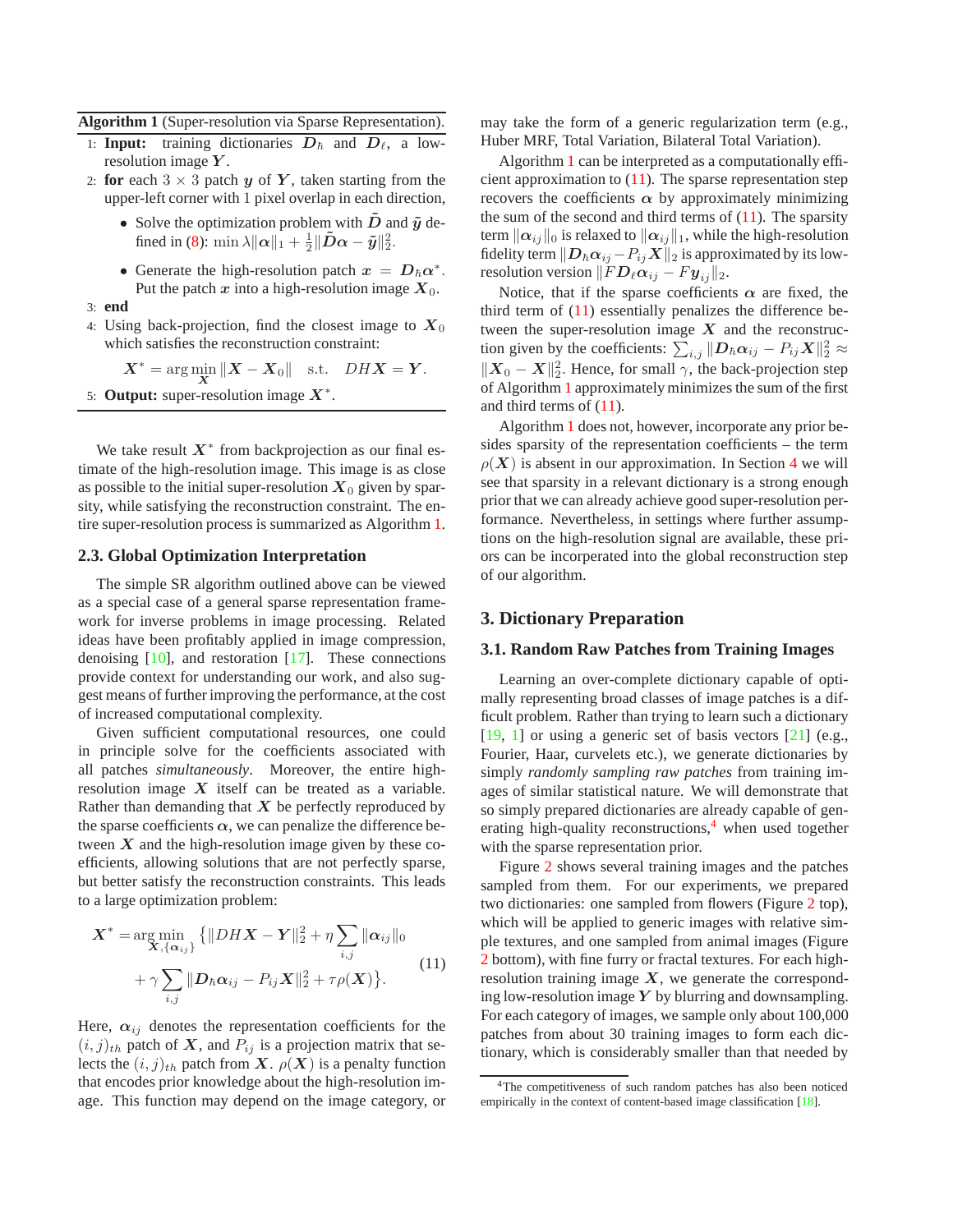<span id="page-4-4"></span>

Figure 2. Left: three out of the 30 training images we use in our experiments. Right: the training patches extracted from them.

<span id="page-4-1"></span>other learning-based methods [\[12,](#page-7-4) [23\]](#page-7-9). Empirically, we find such a small dictionary is more than sufficient.

#### **3.2. Derivative Features**

In  $(4)$ , we use a feature transformation F to ensure that the computed coefficients fit the most relevant part of the low-resolution signal. Typically, F is chosen as some kind of high-pass filter. This is reasonable from a perceptual viewpoint, since people are more sensitive to the highfrequency content of the image. The high-frequency components of the low-resolution image are also arguably the most important for predicting the lost high-frequency content in the target high-resolution image.

Freeman et al. [\[12\]](#page-7-4) use a high-pass filter to extract the edge information from the low-resolution input patches as the feature. Sun et al.  $[23]$  use a set of Gaussian derivative filters to extract the contours in the low-resolution patches. Chang et al. [\[5\]](#page-7-7) use the first-order and second-order gradients of the patches as the representation. For our algorithm, we also use the first-order and second-order derivatives as the feature for the low-resolution patch. While simple, these features turn out to work very well. To be precise, the four 1-D filters used to extract the derivatives are:

$$
\begin{aligned}\n\mathbf{f}_1 &= [-1, 0, 1], & \mathbf{f}_2 &= \mathbf{f}_1^T, \\
\mathbf{f}_3 &= [1, 0, -2, 0, 1], & \mathbf{f}_4 &= \mathbf{f}_3^T,\n\end{aligned}\n\tag{12}
$$

where the superscript " $T$ " means transpose. Applying these four filters, we get four description feature vectors for each patch, which are concatenated as one vector as the final representation of the low-resolution patch.

#### <span id="page-4-0"></span>**4. Experiments**

**Experimental settings:** In our experiments, we will mostly magnify the input image by a factor of 3. In the low-resolution images, we always use  $3 \times 3$  low-resolution patches, with overlap of 1 pixel between adjacent patches, corresponding to  $9 \times 9$  patches with overlap of 3 pixels for the high-resolution patches. The features are not extracted directly from the  $3 \times 3$  low-resolution patch, but rather from an upsampled version produced by bicubic interpolation. For color images, we apply our algorithm to the illuminance



<span id="page-4-2"></span>Figure 3. Number of nonzero coefficients in the sparse representation computed for 300 typical patches in a test image.

component only, since humans are more sensitive to illuminance changes. Our algorithm has only one free parameter  $\lambda$ , which balances sparsity of the solution with fidelity to the reconstruction constraint. In our experience, the reconstruction quality is stable over a large range of  $\lambda$ . The rule of thumb,  $\lambda = 50 \times \dim(\text{patch feature})$ , gives good results for all the test cases in this paper.

One advantage of our approach over methods such as neighbor embedding [\[5\]](#page-7-7) is that it selects the number of relevant dictionary elements *adaptively* for each patch. Figure [3](#page-4-2) demonstrates this for 300 typical patches in one test image. Notice that the recovered coefficients are always sparse  $(< 35$  nonzero entries), but the level of sparsity varies depending on the complexity of each test patch. However, empirically, we find the support of the recovered coefficients typically is neither a superset nor subset of the K nearest neighbors [\[5\]](#page-7-7). The chosen patches are more informative for recovering the high-resolution patch, leading to more faithful texture reconstruction in the experiments below.

**Experimental results:** We first apply our algorithm to generic images including flower, human face, and architecture, *all* using the same dictionary sampled from training images of flowers (first row of Figure [2\)](#page-4-1). We will further demonstrate our algorithm's ability to handle complicated textures in animal images, with the second dictionary sampled from training animal images (second row of Figure [2\)](#page-4-1).

Figure [4](#page-5-0) compares our results with neighbor embedding  $[5]$  $[5]$  $[5]$ <sup>5</sup> on two test images of a flower and a girl. In both cases, our method gives sharper edges and reconstructs more clearly the details of the scene. There are noticeable differences in the texture of the leaves, the fuzz on the leafstalk, and also the freckles on the face of the girl.

In Figure [5,](#page-5-1) we compare our method with several other methods on an image of the Parthenon used in [\[6\]](#page-7-25), including back projection, neighbor embedding [\[5\]](#page-7-7), and the recently

<span id="page-4-3"></span> $5$ Our implementation of the neighbor embedding method [\[5\]](#page-7-7) differs slightly from the original. The feature for the low-resolution patch is not extracted from the original  $3 \times 3$  patch, which will give smoother results, but on the upsampled low-resolution patch. We find that setting  $K = 15$ gives the best performance. This is approximately the average number of coefficients recovered by sparse representation (see Figure [3\)](#page-4-2).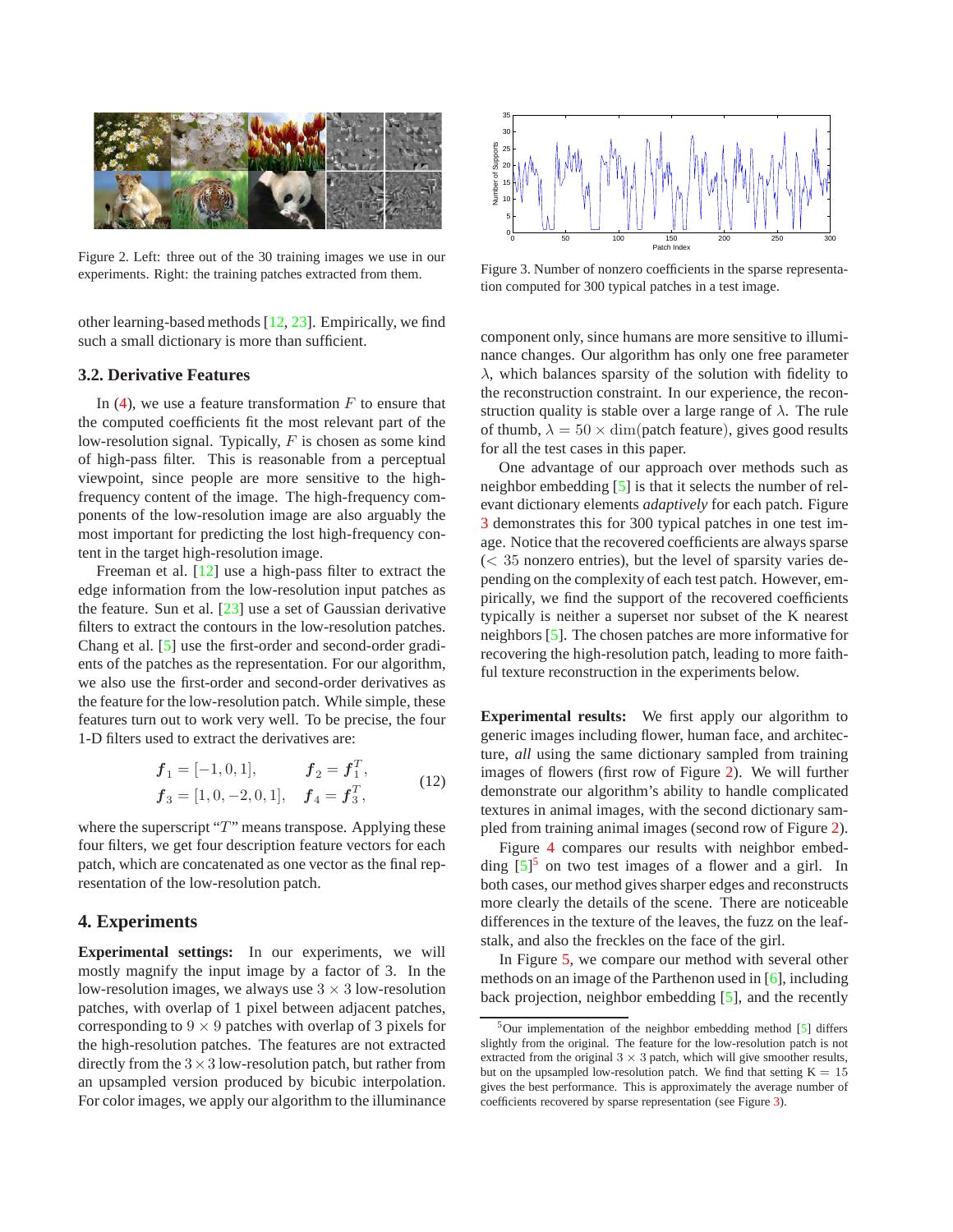<span id="page-5-2"></span>

Figure 4. The flower and girl image magnified by a factor of 3. Left to right: input, bicubic interpolation, neighbor embedding [\[5\]](#page-7-7), our method, and the original. (Also see Figure [8](#page-6-0) for the same girl image magnified by a factor of 4).

<span id="page-5-0"></span>

<span id="page-5-1"></span>Figure 5. Results on an image of the Parthenon with magnification factor 3. Top row: low-resolution input, bicubic interpolation, back projection. Bottom row: neighbor embedding[\[5\]](#page-7-7), soft edge prior [\[6\]](#page-7-25), and our method.

proposed method based on a learned soft edge prior [\[6\]](#page-7-25). The result from back projection has many jagged effects along the edges. Neighbor embedding generates sharp edges in places, but blurs the texture on the temple's facade. The soft edge prior method gives a decent reconstruction, but introduces undesired smoothing that is not present in our result. Additional results on generic images using this dictionary are shown in Figure [7](#page-6-1) left and center. Notice that in both cases, the algorithm significantly improves the image resolution by sharpening edges and textures.

We now conduct more challenging experiments on more intricate textures found in animal images, using the animal dictionary with merely 100,000 training patches (second row of Figure [2\)](#page-4-1). As already shown in Figure [1,](#page-1-0) our method performs quite well in magnifying the image of a raccoon face by a factor of 2. When complex textures such as this one are down-sampled further, the SR task will become more difficult than on images with simpler textures, such as flowers or faces. In Figure [6,](#page-6-2) we apply our method to the same raccoon face image with magnification factor 3. Since there are no explicit edges in most part of the image, methods proposed in [\[12\]](#page-7-4), [\[23\]](#page-7-9), and [\[6\]](#page-7-25) would have tremendous difficulty here. Compared to neighbor embedding [\[5\]](#page-7-7), our method gives clearer fur and sharper whiskers. Figure [7](#page-6-1) shows an additional image of a cat face reconstructed using this dictionary. We compare several SR methods quantitatively in terms of their RMS errors for some of the images shown above. The results are shown in Table [1.](#page-7-26)

Finally, we test our algorithm on the girl image again, but with a more challenging magnification factor 4. The results are shown in Figure [8.](#page-6-0) Here, back-projection again yields jagged edges. Freeman et. al's method [\[12\]](#page-7-4) introduces many artifacts and fails to capture the facial texture, despite relying on a much larger database. Compared to the soft edge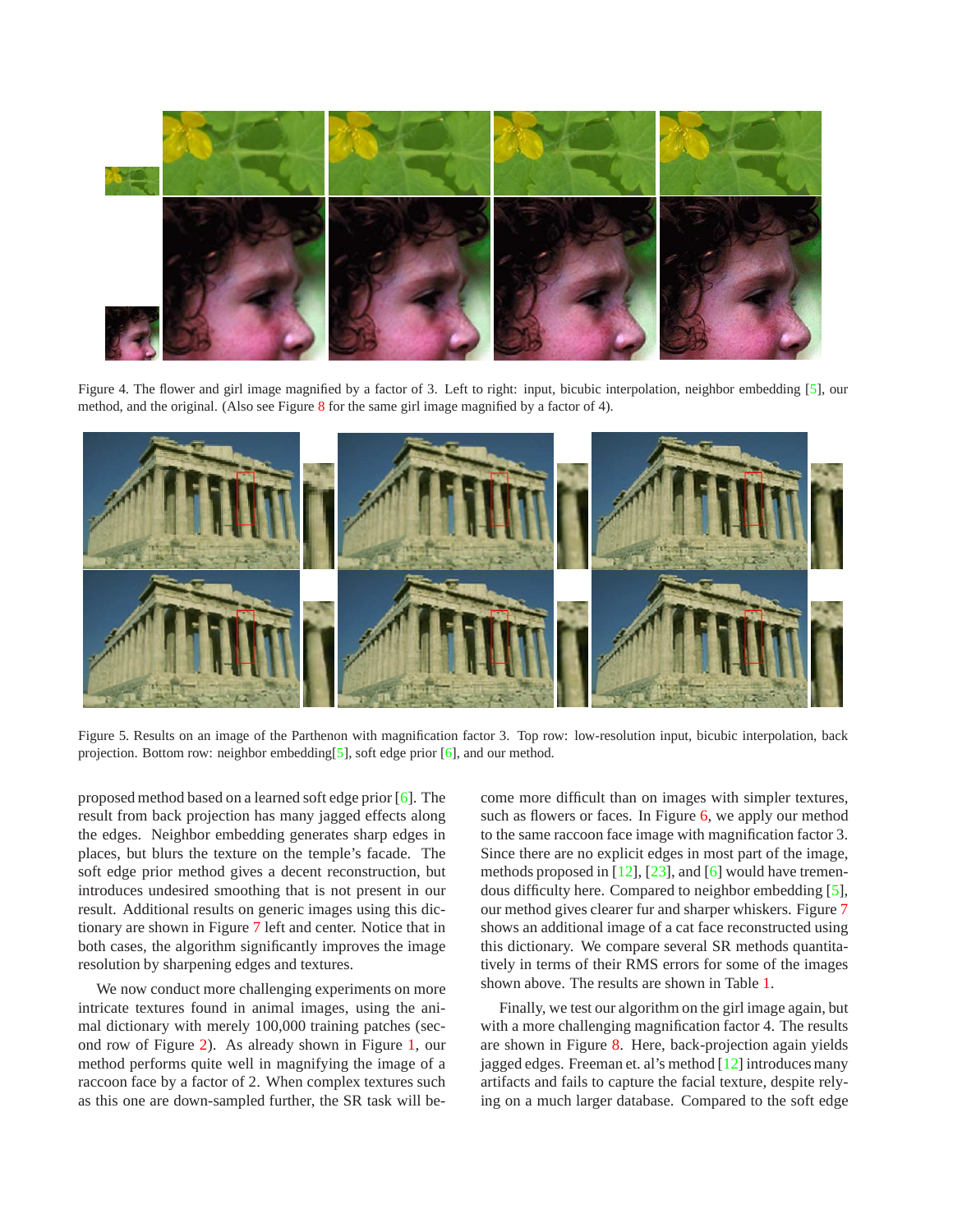<span id="page-6-3"></span>

Figure 6. A raccoon face magnified by a factor of 3. The input image, bicubic interpolation, neighbor embedding, and our method.

<span id="page-6-2"></span>

Figure 7. More results on a few more generic (left and center) and animal (right) images. Top: input images. Bottom: super-resolution images by our method, with magnification factor 3.

<span id="page-6-1"></span><span id="page-6-0"></span>

Figure 8. The girl image magnified by a factor of 4. From left to right: low-resolution input, back projection, learning-based method in [\[12\]](#page-7-4), soft edge prior [\[6\]](#page-7-25), and our method.